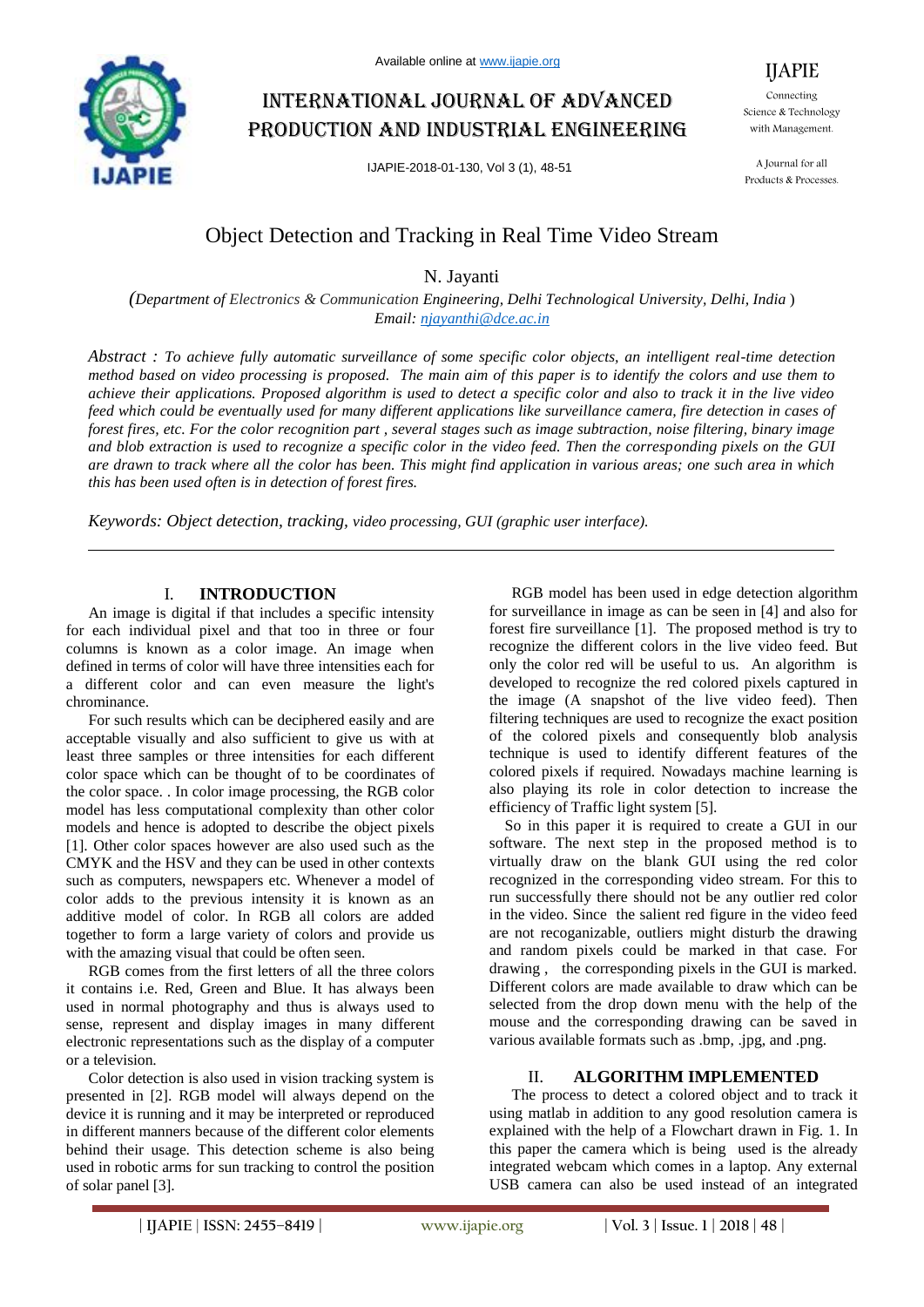## *N. Jayanti International Journal of Advanced Production and Industrial Engineering*

camera to capture the live video stream and can be interfaced with matlab by including the DCAM Hardware support package from the various hardware support packages it provides [6]. While adding the package for the external camera the resolution mode with which it is required to work on needs to be set accordingly. The functioning of each process steps are elaborated in the subsequent subsections.



Fig. 1 Flowchart of the process flow

## *A. Capturing Image from Live Video Feed*

- [1] First initiate the video stream in MATLAB and give parameters to it to return to us an RGB image.
- [2] Ttake continuous snapshots (images ) from the video stream and process them each in the same manner.
- [3] This is taken care of with the command 'step'.
- [4] Each matrix returned by using the above command is of the size of the resolution of the video stream with each R, G and B component. Size of the matrix returned is: [480 640 3].

#### *B. Extraction of Red Component*

- Get only the red component of the image by subtracting the grey scale values from the red column of the matrix.
- Grayscale image is a type of an image in which the value of each pixel will be a single value unlike the RGB model, such sort of images can be said to be a mixture of black and white and their different combinations thus representing many shades of grey. This shade of grey will be black at the lowest intensity and white at the highest.
- This type of grayscale images are very different form normal black and white images if the view point of a computer and its imaging is considered. Black and white images are known as bi-level since they have only two values whereas a grey image has lots of shades.
- *C. Filtering Noise*
	- [5] Noise: Any random variation in any property of the image from the general pattern or the surrounding region is known as Noise. This can be developed as a result of any electronic disturbance. Any sensor or wrong circuit can trigger this in any device.
	- [6] Filters such as the Gaussian filter or the mean filters are not able to enhance the edges and remove the noise uniformly. For this purpose median filter is used which can produces edges of higher quality as compared to the other filters.
	- [7] Median Filter: It is one of the most used filters because it is better at removing noise than the other filters available. Also after removal the edge quality is better in this filter.
	- [8] Now explaining the working and the idea behind a median filter. What it does is it puts all the values surrounding the pixel into an array, if it is a boundary pixel it appends that many zeroes to the array, now it arranges the array in increasing order and then selects the median of the array. The original pixels whose neighbors were taken out is now replaced with a new value which is the value of the median, the array containing all the neighbors is known as the "window". Process is iterated again for each one.

Working of a median Filter has been shown in Fig.



Fig. 2 Working of a Median filter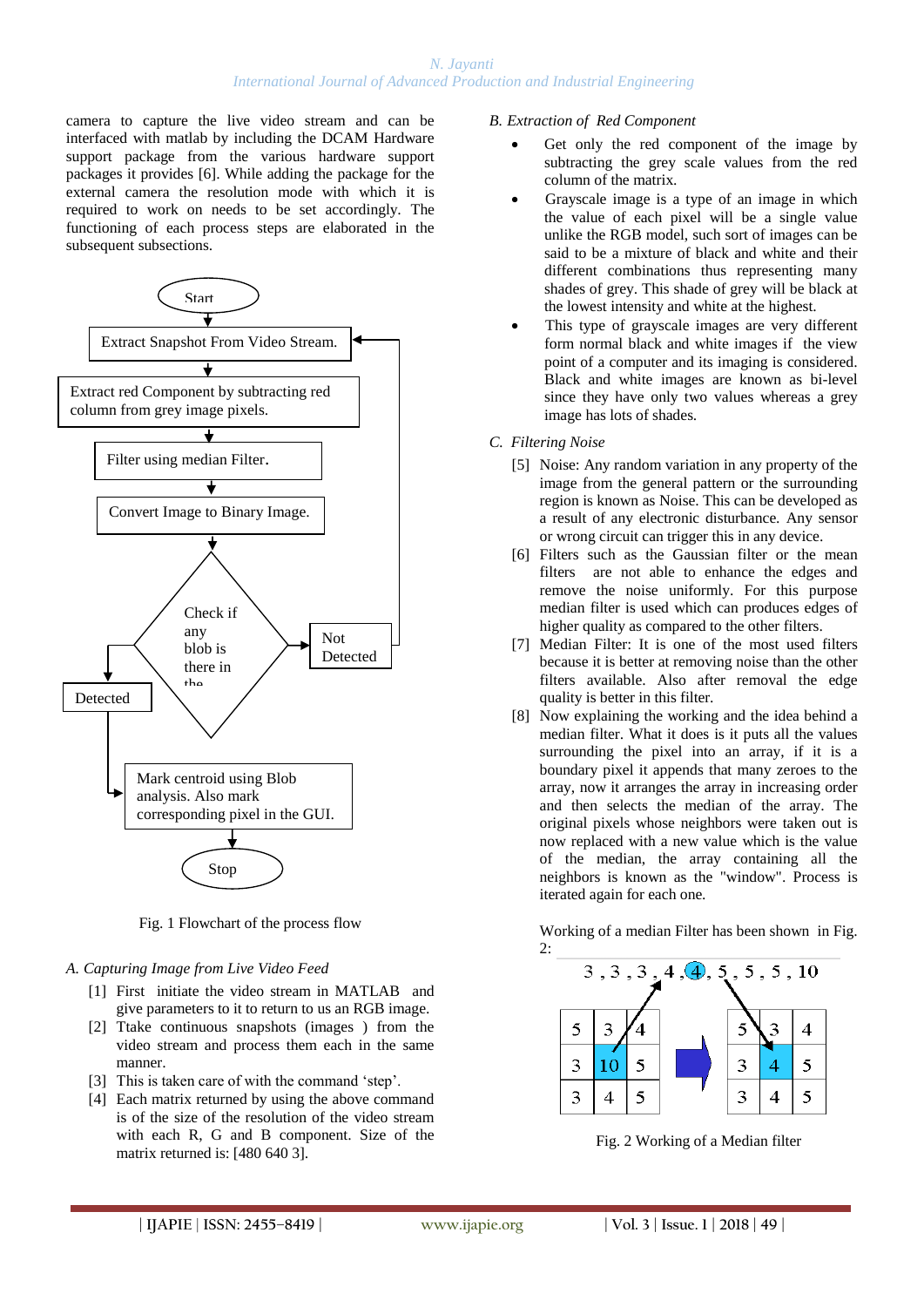## *N. Jayanti International Journal of Advanced Production and Industrial Engineering*

The same process is repeated for each pixel of the image. For pixels on the boundary the empty pixels are given a value of zero.

#### *D. Converting Normal Image to Binary Image*

- [9] The image is then converted to a binary image by using a particular threshold of the red level.
- [10] This conversion to binary is done to make the further steps less complex to solve.
- [11] The threshold for the red color is decided by running it at multiple thresholds and then deciding the optimum one based on the lighting of the room.
- *E. Blob Analysis*
	- [12]The method of detecting blobs works on a very simple principle. What it does is that it detects regions in the image which are very different in properties such as brightness or any other thing in comparison to the region that surrounds it.
	- [13] Basic Scenario of blob analysis consists of three major steps:
		- i. Extracting the region.
		- ii. Refining the blob identified.
		- Analyzing the final blob.

## *F. Recognition*

- [14] Once the blob is recognized the function returns the bounding box and the centroid of the blob.
- [15] Mark both the centroid and the blob on the video stream.

Define a threshold for the maximum and the minimum area of the blob

# III. **EXPERIMENTAL RESULT**



Fig. 3 A snapshot from video stream.



Fig. 4 Snapshot with Red Column only



Fig. 5 Gray scale Snapshot



Fig. 6 Snapshot after Subtraction (Only Red Component)



Fig. 7 Snapshot after applying Median Filter



Fig. 8 Binary converted Snapshot